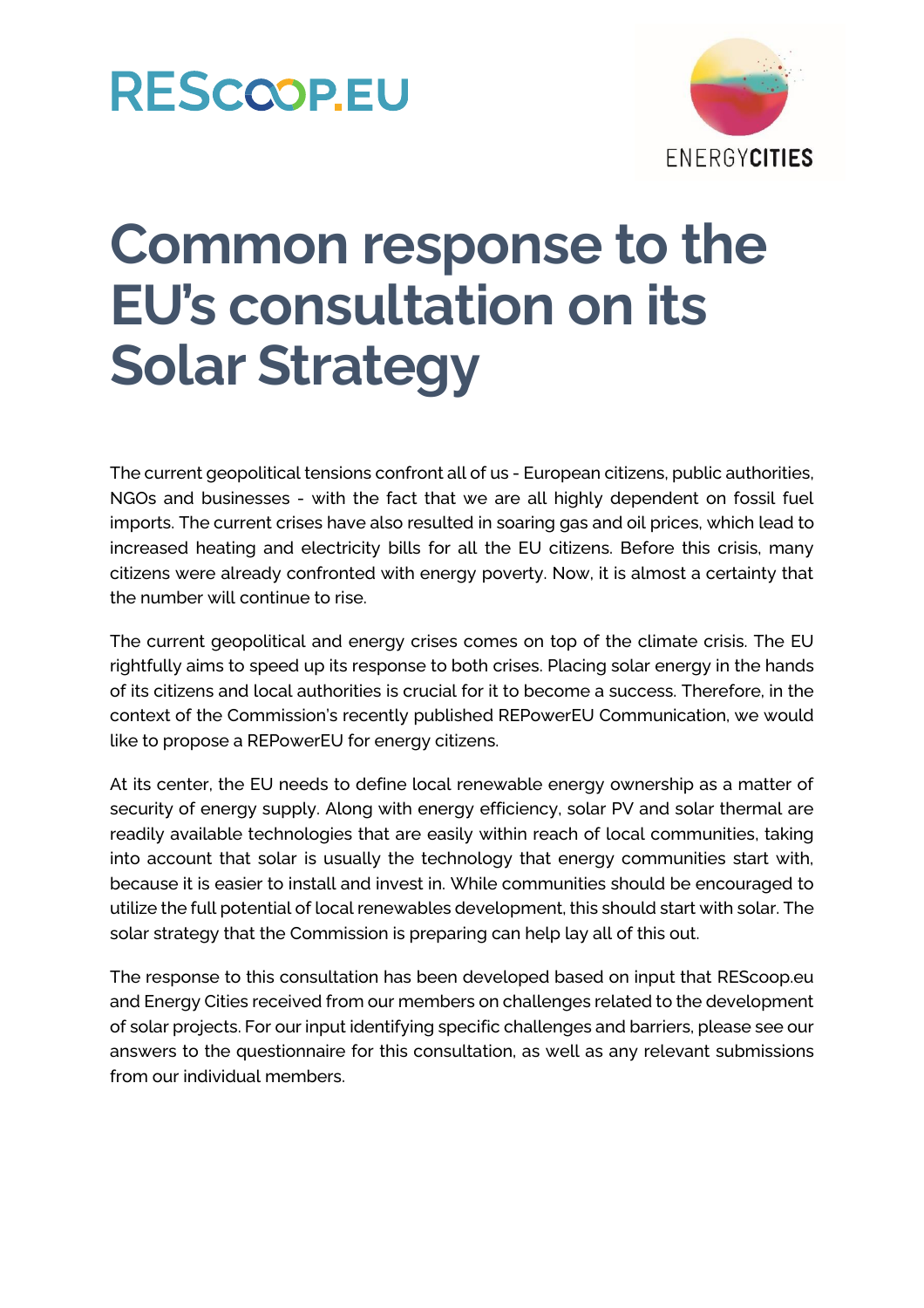### **Existing barriers for the development of solar projects**

Most energy cooperatives around Europe already develop solar projects. However, there are still important barriers that should be addressed in order to achieve the full deployment of the solar energy potential. Key barriers that delay or prevent new PV projects from materializing include grid connection issues, conflicting environmental regulations, increased uncertainty of curtailments and in some cases lack of public acceptance. Moreover, auction-based support schemes for renewables are considered inadequate to ensure a level playing field for smaller players. Furthermore, in several Member States there is uncertainty regarding future support scheme frameworks and regulatory and taxation frameworks, which impacts the development of solar projects.

Our members also report that in several Member States there is a lack of clarity in permitting procedures to set up energy communities. In addition, the applicable grid tariffs for physical electricity sharing or collective self-consumption are considered an obstacle preventing energy communities from fully playing their role in the generation, sharing and sale of solar energy. In Germany, the absence of an adequate legal framework for decision-making and representation in jointly-owned buildings (e.g. blocks of flats) with commonly owned rooftops and facades was highlighted as an important obstacle, together with the existing complex procedures for grid connections (DSO) and operation. Access to areas for renewable power plants is also a major issue, while the lack of installation engineers and technicians for renewable systems presents practical challenges. Finally, energy communities that share renewables production are not allowed to use electricity collectively and this decreases the deployment of the solar energy potential.

When it comes to the changes that would be beneficial to enable the increased exploitation of solar energy, the following section sets some main points that the Commission should make sure to integrate into its solar strategy.

### **Measures REScoop.eu and Energy Cities propose**

The Commission should take into account the following proposals for its solar strategy:

#### **1. The solar strategy should put a strong emphasis on promoting local ownership of solar PV production**

Securing local ownership and production of renewables is an urgent matter of security of supply, and we ask the Commission to identify it as such. Local communities that have secured renewable energy production are able to shield themselves from the impacts of high and volatile wholesale electricity and gas prices. Ecopower, an energy cooperative in Belgium, is case and point. It supplies 2% of Flemish households, and at the moment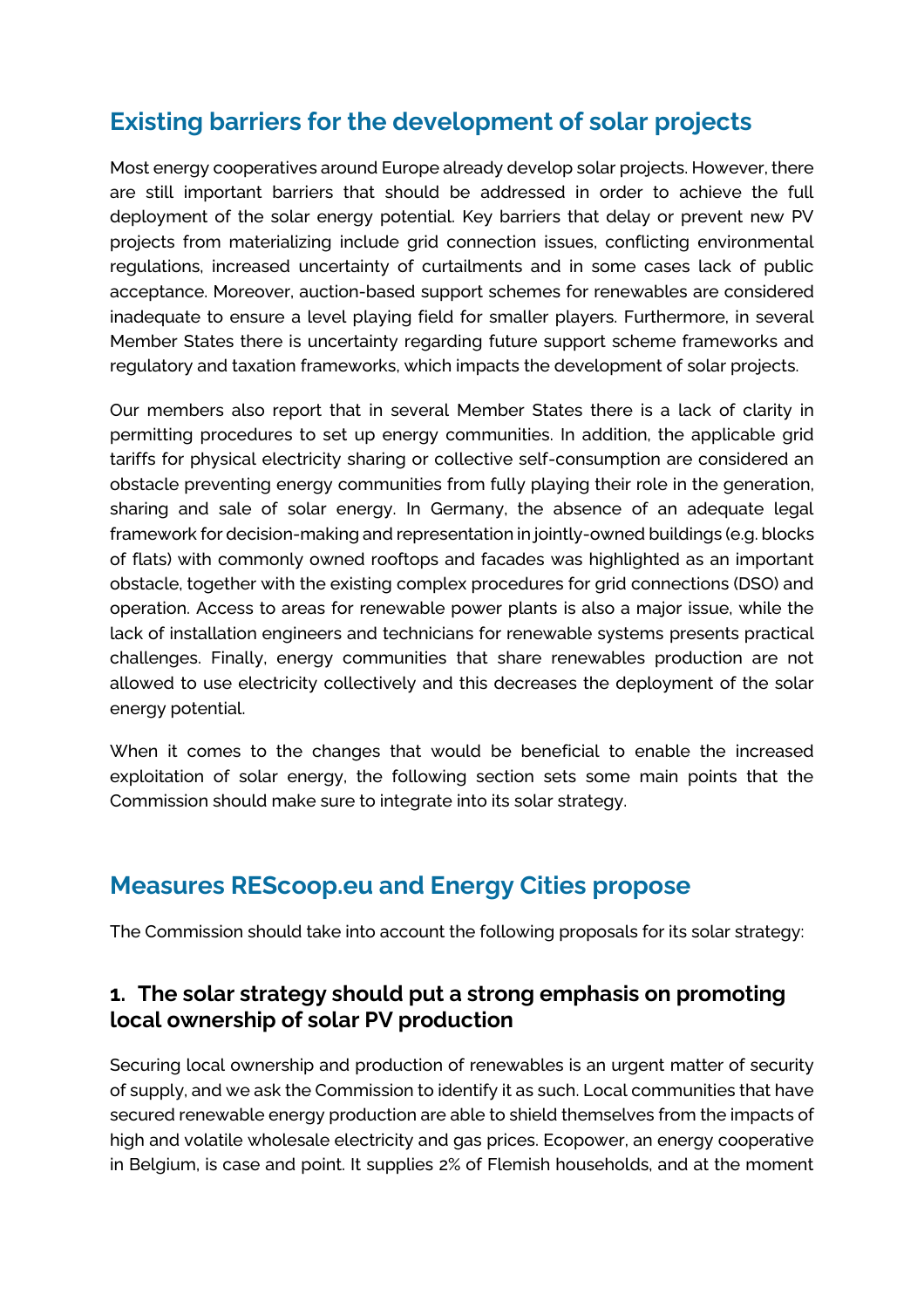has the lowest electricity prices in the region. Why? Because it owns all of the renewables capacity needed to supply its members. It is not as exposed to high wholesale prices as other retail suppliers, because even though it must sometimes buy from the wholesale market, it also supplies its production to the wholesale market.

This example emphasizes the need to secure locally owned renewable energy production. If we want to ensure consumer-owned suppliers can set up a sustainable business model, ownership of production is a precondition. Otherwise, the supplier is completely exposed to the wholesale market.

#### **2. Ensure full implementation of the Clean Energy Package's provisions on renewable energy communities**

The Commission should ensure full implementation of the existing EU legislation on renewable energy communities (RECs), which will be a precondition for empowering citizens to achieve their full potential in contributing to Europe's move away from fossil fuels. Ever since the Clean Energy Package was finalized, the community energy movement has been working hard to arm citizens across Europe with knowledge and resources, and to make sure EU rules on energy communities are well written into national law.

As a legal concept, energy communities are new in many countries, particularly in Eastern Europe. Already, the transposition process has been slow and arduous. The translation of the community energy definitions into national laws has created a lot of legal complexity for national decision-makers across Europe. Often, energy communities, which are inherently a social and organizational concept, are confused with technical concepts, like renewables collective self-consumption and energy sharing. These definitions need to be clarified – otherwise, the social innovation potential of energy communities could be undermined.

Furthermore, most Member States have yet to put in place enabling frameworks to promote the growth of renewable energy communities at the national level. Almost no Member States have undertaken an assessment of the potential and barriers for the development of RECs, which is a requirement of the Renewable Energy Directive. If we want energy communities to grow enough to meet the scale of the next decade's renewable energy production needs, national enabling frameworks need to be put in place as soon as possible.

Member States also need to revise their national support frameworks to tailor them so that RECs are not prevented by tenders and other burdensome administrative procedures from receiving operational support for renewable electricity production. The new Climate, Energy and Environmental State aid Guidelines (CEEAG) provide Member States with options for tailoring support schemes for RECs, including discretion to exempt 100% REC and SME owned projects up to 6 MW (18 MW for wind). To help Member States effectively use the CEEAG to promote a level playing field for RECs, the Commission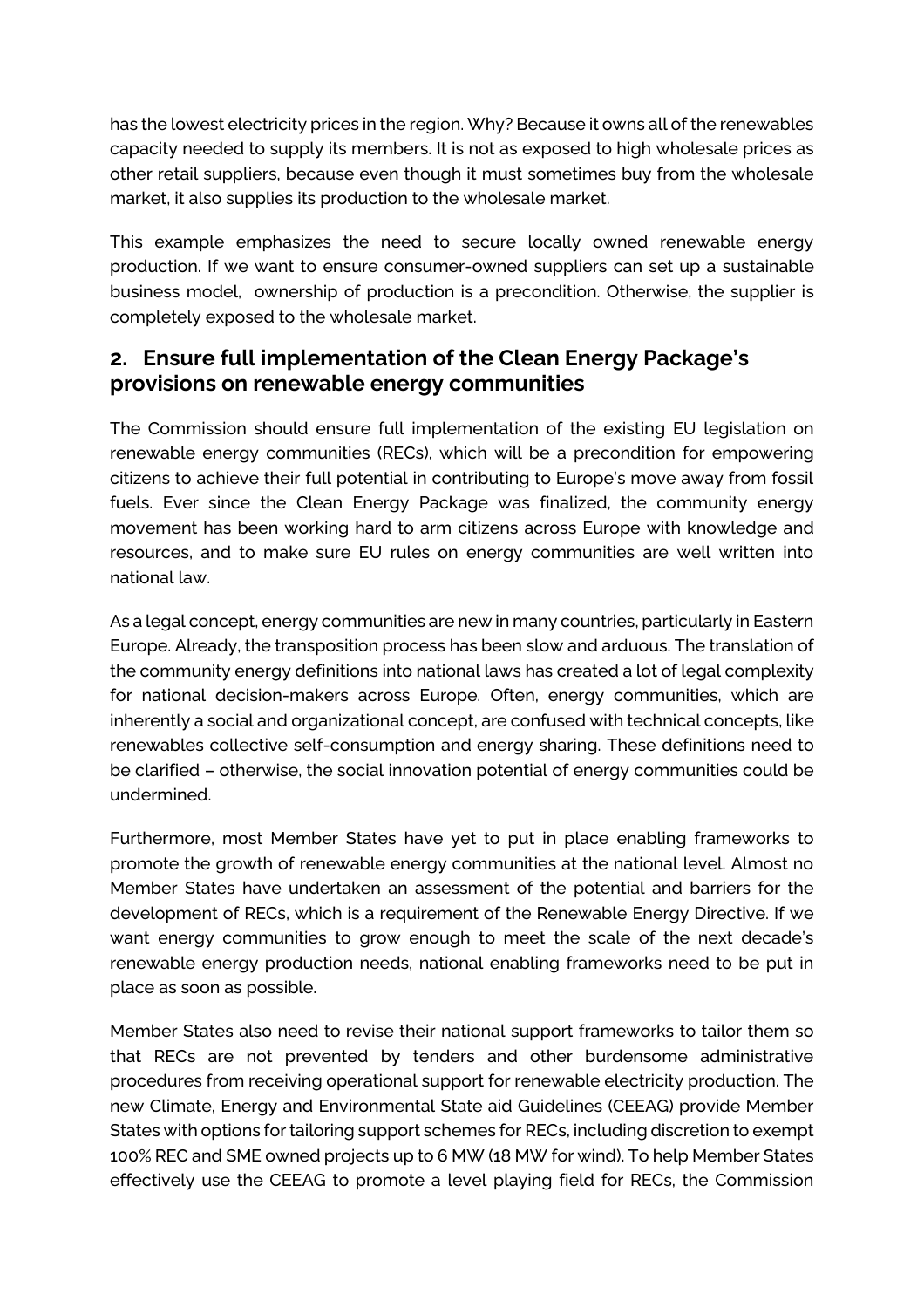should develop guidance for national and subnational authorities (including local authorities) on how to design support schemes for RECs at the national level.

Another point that should be addressed is the lack of a "regionalization" of PV calls for tenders, which causes unfair competition between regions. In Strasbourg, France, for instance, private operators do not find economic models for ground-mounted or shaded installations below 5 ha and, instead, all chose to go South to get higher yields. This means enormous areas are left unexploited, because they do not fit the private sector financial return expectations and are too big to benefit from the support schemes dedicated to smaller projects. Local authorities and energy communities could fill that gap, as they are more focused on securing non-financial benefits. In order to do that, they would require more financial support and in-house expertise, as outlined below in recommendation 6.

#### **3. Establish national and subnational objectives for citizen and community ownership and production of solar**

Member States need to be planning, both at the national and subnational level, how they aim to maximize the potential of exploiting the power of the sun (not just solar PV, but also solar thermal). In particular, Member States should encourage and support local and regional authorities in establishing these objectives. In their existing National Climate and Energy Plan (NECP) templates under Regulation 2018/1999 (Energy Union Governance Regulation), Member States are invited to communicate their trajectories and objectives for renewable energy produced by cities, RECs and renewables self-consumers in both their NECPs and in their reporting. This provides a policy basis for strengthening efforts at the national level and subnational level to establish high level objectives.

Some Member States have actually set out objectives for the growth of RECs. In its Climate Plan, Ireland aims to achieve 500 GW of renewable energy production from RECs by 2030. In their Climate Pact, the Netherlands included a policy objective to ensure that all new onshore wind and solar PV projects provide local communities up to 50 % of ownership. France also just recently set an objective to develop 1,000 new locally governed renewable energy projects involving local authorities and citizens by 2028. More Member States should follow these examples and set specific targets for REC projects.

Beyond the national level, local authorities should also be encouraged and supported to set out their own objectives for locally owned production and supply of renewable energy. The Commission could support such national and subnational initiatives, starting with the Solar Strategy. However, objectives should be broadened to other exploitable renewable energy technologies.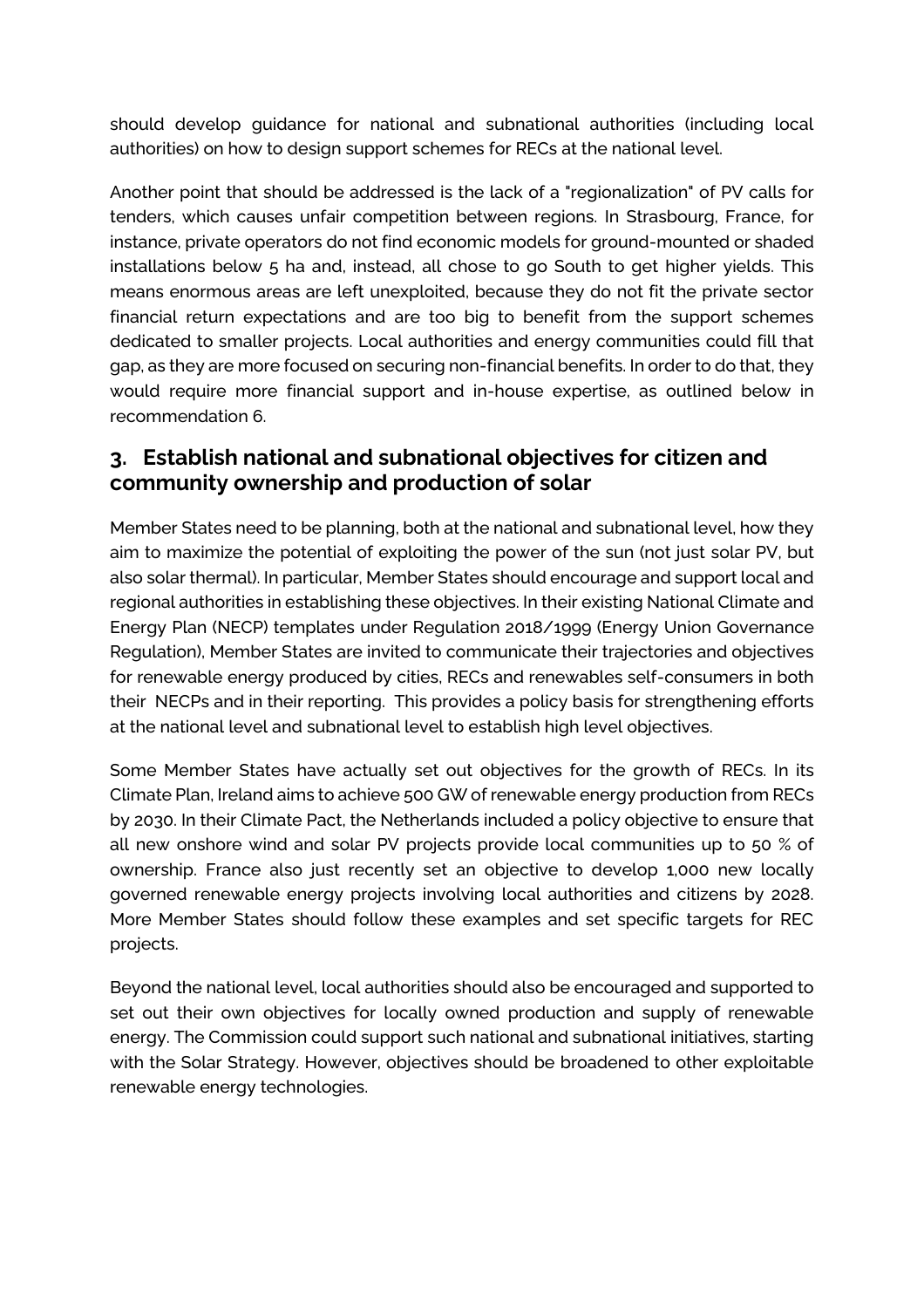#### **4. Access to solar for energy poor, vulnerable and otherwise lowerincome households needs to be treated as a priority – not just in side measures**

Especially in times of crisis it is becoming clear that the poorest are likely to be disproportionately impacted by higher energy prices. As a matter of equity, it is not enough to ensure these people are not left behind. Rather, we should be reframing this as a need to prioritize access to solar for vulnerable, energy poor, and lower-income households. This can be done by providing policy and financial support to local authorities and REC projects that want to prioritise their activities on energy solidarity and tackling energy poverty.

We should also make sure that we are not forgetting citizens that, while they may be well enough off not to fall into the category of energy poverty, are still struggling significantly. It will be important to ensure that those in the middle class do not fall into poverty as a result of being stuck on gas. Furthermore, this should include access to solar thermal, which can help households improve efficiency and reduce gas in heating by up to 50%.

Article 22 of the Renewable Energy Directive already requires Member States to ensure that their enabling frameworks guarantee that RECs are accessible to low-income and vulnerable households. However, implementation of this requirement is severely lacking at the moment. The Commission and Member States need to double their efforts to make sure renewable energy access is more inclusive and not contingent upon capacity to invest. The EU Commission should support Member States in developing policies and measures to incentivize vulnerable, energy poor and low-income households to participate in RECs, while also supporting RECs so that they are able to reach out to these groups.

Some concrete proposals towards this direction include earmarking funds for the acceleration of PV installations and heat pumps to get rid of gas use and to fight energy poverty.

#### **5. Objectives for citizen solar should be accompanied by robust urban, spatial and energy planning, supported by national and EU resources.**

Local authorities, system operators and citizens in their communities are at the forefront of ramping up solar production at the local level. This needs to be done in a coordinated and planned manner. Yet, everywhere across Europe, the potential for renewable energy is systematically underestimated, because the local resources are not mapped.

Planning should accompany trajectories and objectives, and be supported by tools that can make it easier for uptake by citizens (transparency, online mapping and other tools,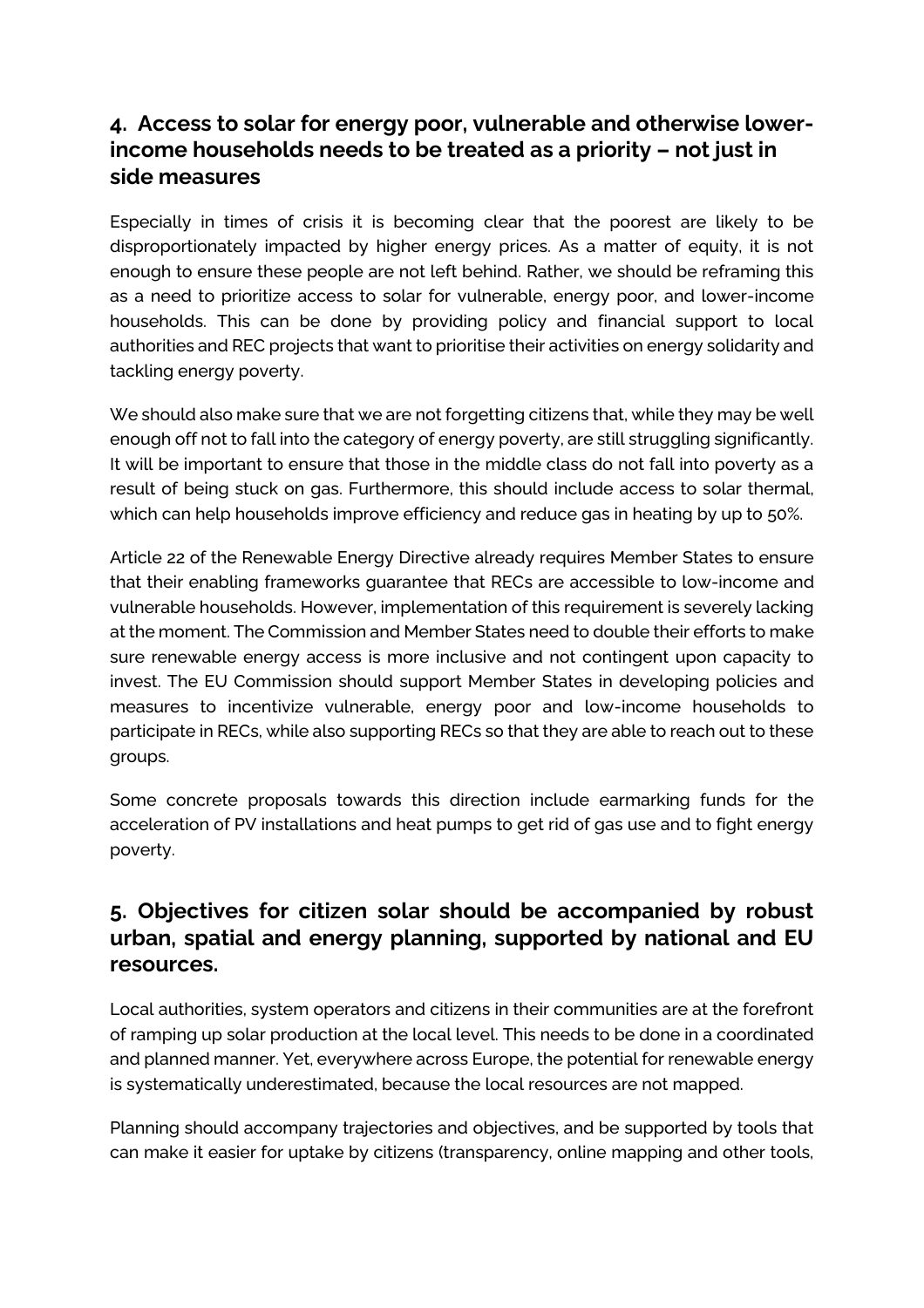streamlined single contact points for projects, etc.). Member States should be mandated to provide full support for their local governments to:

(a) include an assessment mapping out all the options to develop local sustainable renewable energy supply chains, as well as identifying the renewable energy supply and optimization options which are the most conducive to long-term socioeconomic development; and

b) include an assessment, which identifies areas available to deploy renewable energy projects, related storage facilities and infrastructure respecting EU environmental legislation, such as roofs, land available for multiple uses including urban areas, agricultural land, water bodies and brownfields.

There are relevant proposed amendments in the European Parliament discussions on the Revised Renewable Energy Directive, which should be taken forward and provided support by the Commission and Member States. Furthermore, the Commission should support what it can through its forthcoming recommendations for permitting.

There should also be stronger efforts to make sure grid operators, especially at the local level, develop grid development plans so that there is transparency around grid infrastructure capacity, options for system optimization, and clarity for stakeholders around suitable sites to install production. This should be coupled with carving out grid access for citizen and community projects, so that they don't have to compete with professional project developers. Proposals around this are further elaborated in REScoop.eu's consultation response regarding permitting for renewables projects.

#### **6. The Solar Strategy should lay out a strategic focus on supporting collaboration between local authorities and citizens.**

Public authorities and citizen- and community-led initiatives are natural allies when it comes to the fight against climate change. Local governments have no shortage of motivation with regards to scaling up decentralised renewable energy solutions. However, they face in-house capacity challenges to navigate State aid, competition and public procurement rules when designing tenders (or other dedicated support schemes) that pursue policy objectives to include or promote citizen and community led projects using public space. Moreover, they lack the "territorial engineering skills" necessary to structure more projects, for example by establishing more links between various administration levels and stakeholder groups (to address land-use related conflicts for example).

The Commission and Member States have a role to provide further legal clarity, as well as resources to local authorities, so that they can move forward with collaborative processes using public procurement to achieve social and climate objectives. Such support is needed not just in renewable energy production (e.g. wind, solar PV), but also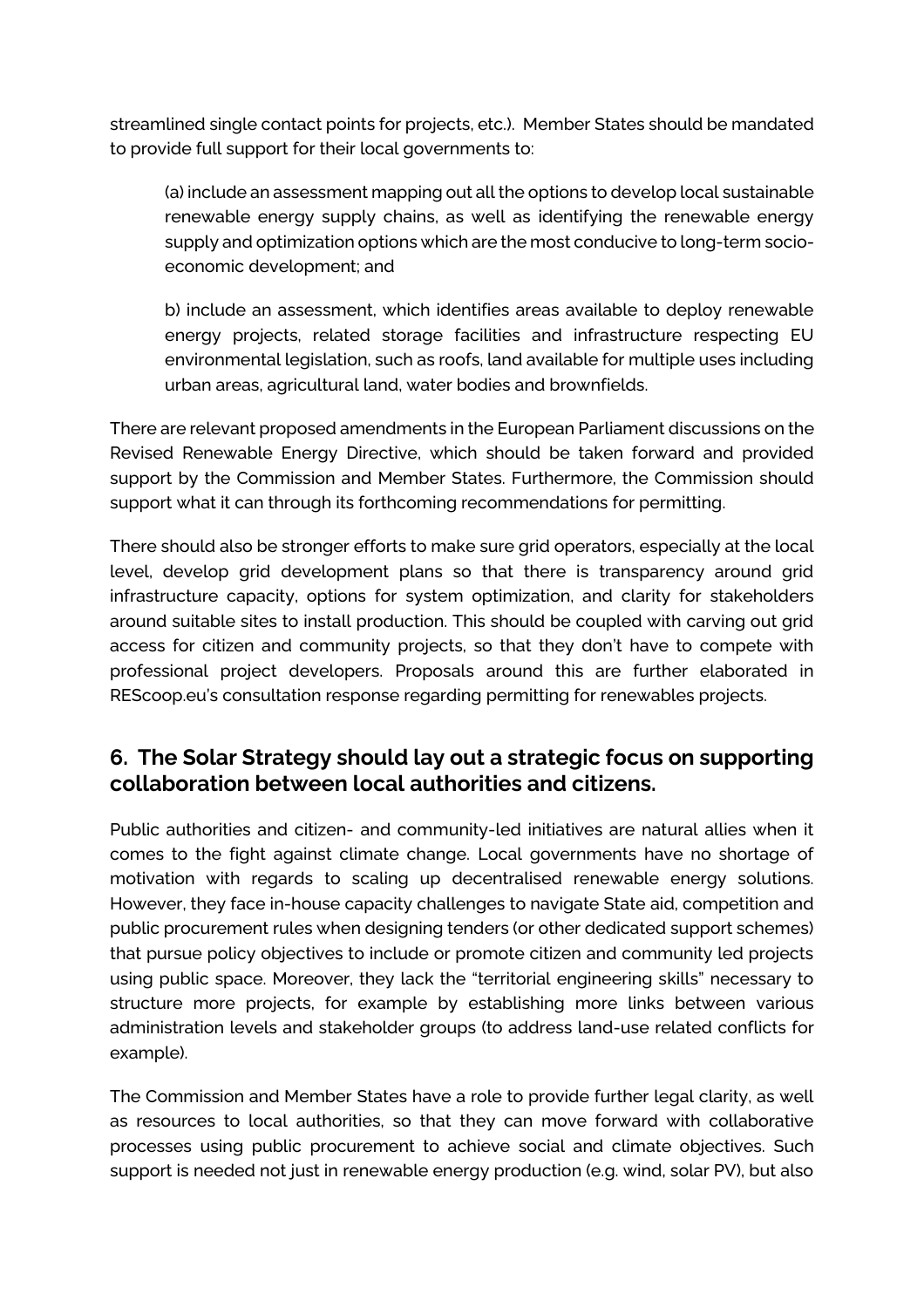in areas of energy savings and building renovations. However, starting with solar projects will go a long way to initiate this process. While such issues could be clarified in relevant legislation such as the Renewable Energy Directive and Energy Efficiency Directive, EU Public Procurement legislation needs to be amended to provide legal clarity around social procurement.

In addition, most people are still unaware of the potential to become energy prosumers, particularly if they belong to vulnerable groups of consumers. A massive "empowerment and awareness" campaign should thus be launched at European level to make sure all EU citizens are "energy literate" and bridge the energy divide. Local authorities and energy communities need to be supported to help build and roll out such campaigns.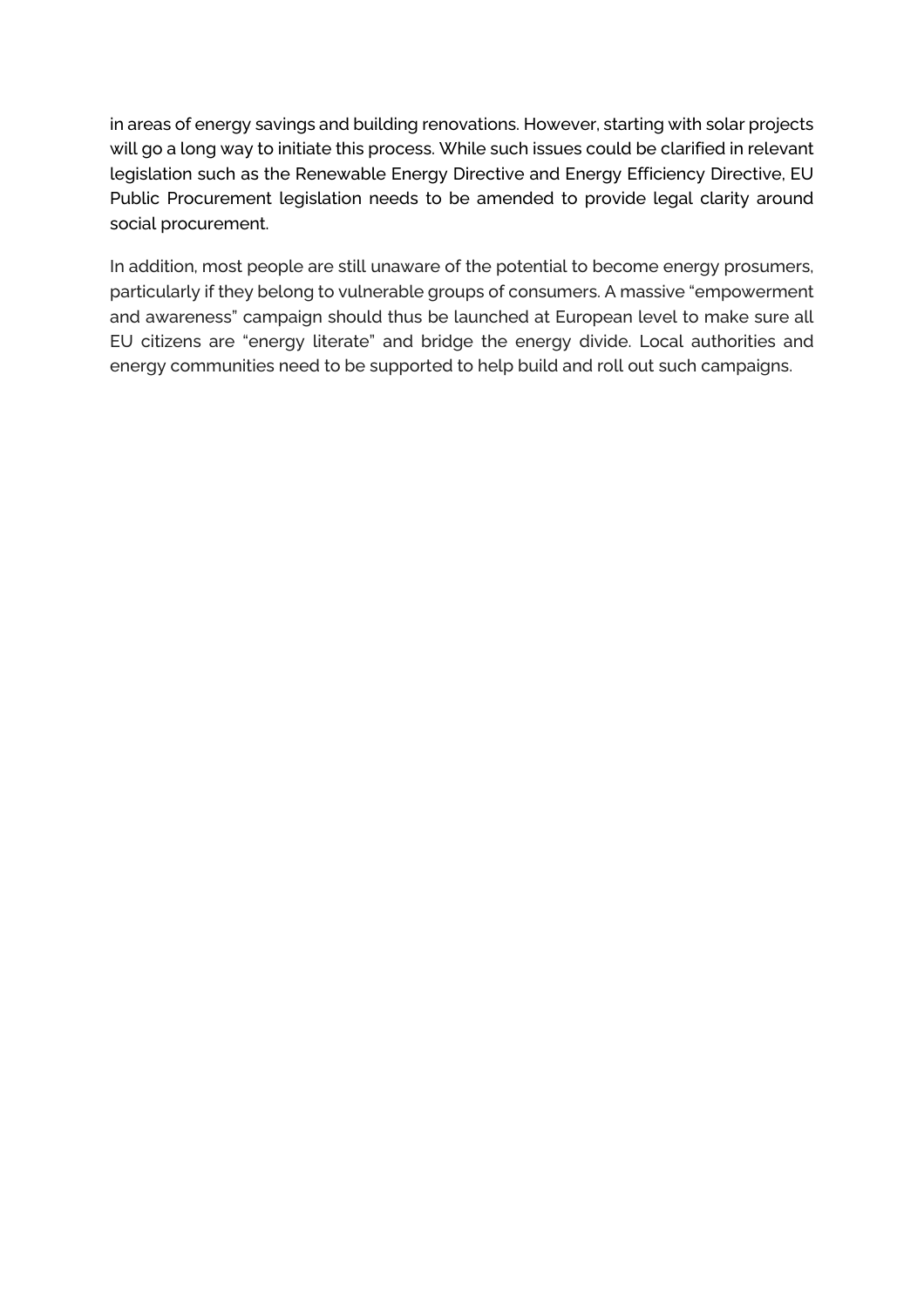# **Annex to our consultation response**

**REScoop.eu** undertook this consultation by sharing the Commission's questionnaire with its members. The responses from our members have helped make up our key messages to this consultation, as well as individual answers in our submitted questionnaire response.

In a couple of instances, the REScoop.eu members' responses were too long to input into the questionnaire. As such, we are including them below.

#### **Question 6: What are the key barriers that delay or prevent new utility grid solar energy projects (photovoltaic -PV or concentrated solar power - CSP) from materialising?**

DGRV pointed out that the biggest barrier for new PV plants in Germany and the overall German PV aims in order to meet the German climate aims and in order to get independent from Russian gas and oil is the strict European competition law, in particular the climate, energy and environment state aid guidelines and the application practice of the DG Competition and the Commission: PV-5, even 10. The state aid guidelines and the DG Comp demand such a low funding rate that a lot of PV plants and business cases in Germany are not feasible. They expect that with the current funding rate Germany can increase its PV aims by three or four times, which is needed for our climate aims and the independence of Russian gas and oil . Furthermore, they demand instruments like tenders, endogenous quantity control (endogene Mengensteuerung), which are not helpful for the additional PV capacity at all. Furthermore, state aid notification process can take between six and thirteen, months which then means that this time is lost for further installations.

On the same question Green Planet Energy from Germany highlighted that the key barriers for PV are access to areas for renewable power plants, the regulatory framework impacting the business case, grid connection issues and the lack of public acceptance, which might increase.

#### **Question 7: What do you consider are the main factors that negatively affect the business case of new utility grid solar energy projects (photovoltaic -PV or concentrated solar power - CSP)?**

Green Planet Energy mentioned that the main problem in Germany is access to areas for renewable installations. Also, guarantees of origin due to untransparent disclosure rules result in insufficient incentives concerning additional RE capacity development outside the scope of the subsidy. As of now there is uncertainty regarding the future regulatory framework (in Germany). The question is whether or not a renewable power plant outside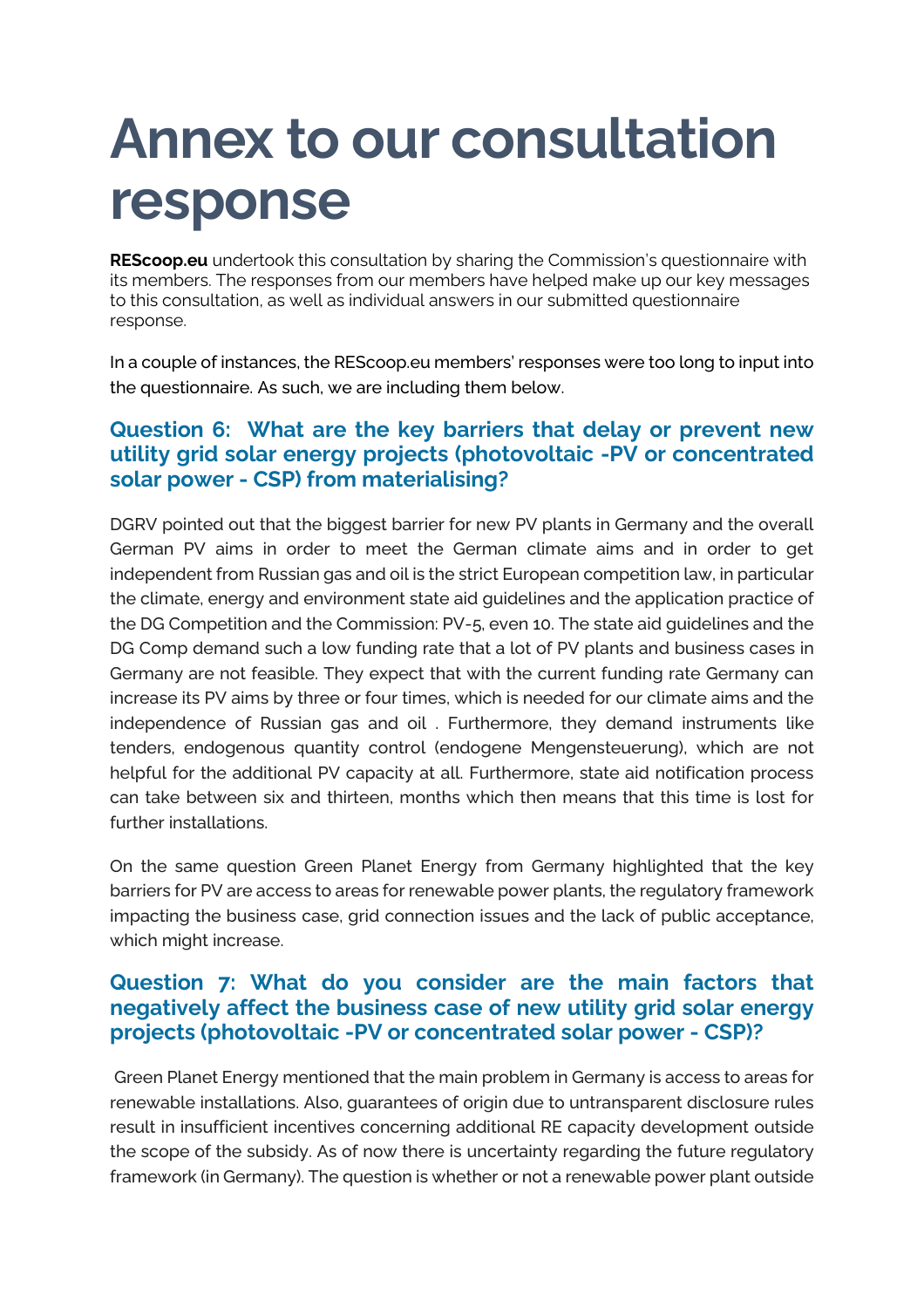the German Renewable Energy Law will be profitable for the next 20 years. At this point, there are no good financing offers outside the German Renewable Energy Law. They also stated that competition from conventional generation installations is not a problem, but the current market design is a problem, since it is designed for conventional base power plants and not designed for sharing. The fact that energy is a commodity is problematic.

DGRV stated that feed-in-tariffs and market premiums are always better than auction schemes in order to achieve a huge increase in PV installations and an independence of Russian gas and oil.

#### **Question 8: Which do you consider to be the main factors that negatively affect the deployment of distributed, small-scale solar production installations in single-unit (SUB) or multi-unit buildings (MUB)?**

Enostra mentioned that with regards to the permitting procedures, a recent law in Italy gives the possibility to consider the installation of roof PV plants as ordinary maintenance activities, subject to a simple "communication" to the municipalities offices. They also highlight as barriers the regulatory and public support framework impacting the business case, mainly for the complex bureaucracy and procedures. They mentioned as an important barrier for MUB the absence of an adequate legal framework for decisionmaking and representation in joint-ownership buildings (e.g. blocks of flats) with commonly owned rooftops and facades and as a general comment they pinpointed the complex procedures for grid connections (DSO) and operation (GSE - the Energy System Manager who acknowledges incentives and withdraws/purchases excess energy).

In the same question Green Planet Energy stated that they hope that most challenges will be taken care of in the new German Renewable Energy Law package this month. However, a major issue is the lack of installation engineers and technicians for renewable systems. Another issue is that energy sharing is not possible in Germany yet. Another Problem is that the individual self-supply is significantly worse/less attractive financially speaking than feed-in tariffs. Only for MUB they highlighted as a barrier the absence of an adequate legal framework for decision-making and representation in joint-ownership buildings (e.g. blocks of flats) with commonly owned rooftops and facades.

#### **Question 10: How would you assess the following factors in preventing energy communities from fully playing their role in the generation, sharing and sale of solar energy?**

Enostra listed as factors that prevent energy communities from fully playing their role in the generation, sharing and sale of solar energy the lack of clarity on the fiscal discipline of the RECs and RECs' members incomes (especially in case of SMEs), the lack of clarity and regulatory framework to discipline the distribution of shared energy and incomes among the RECs members.